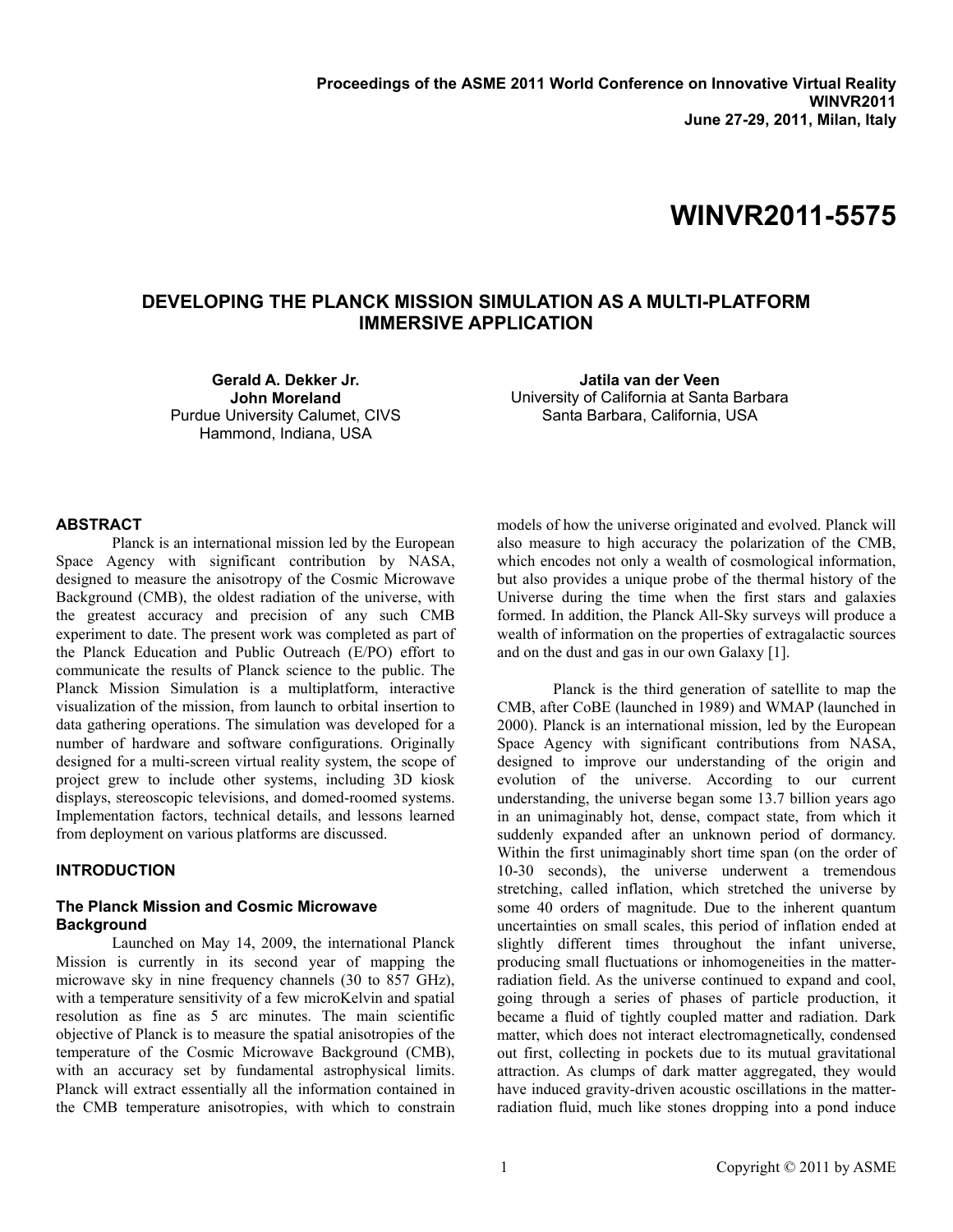waves in the water. These acoustic waves propagated through the expanding universe, interfering with each other, until around 380,000 years after the so-called Big Bang, when the universe became cool enough for matter and radiation to decouple, and light could travel freely for the first time. The microKelvin fluctuations in the CMB that we measure today reveal the variations in the light that scattered off the acoustic waves in the early universe for the last time. Just as an acoustic power spectrum of a musical instrument gives information about the instrument itself from the fundamental and higher harmonics, similarly the spatial power spectrum of the CMB gives us a picture of the fundamental and higher harmonics of the primordial acoustic waves of the infant universe at the time when the universe first became transparent.

Prior to 380,000 years, the universe was opaque to electromagnetic radiation. Thus, the CMB is the oldest light we can observe, and holds clues as to the origin, properties, and ultimate fate of the universe. The next few years should prove to be quite exciting, as the data from Planck are expected provide answers to many of the fundamental questions about the universe, such as: Why is it that only around 4% of all observable matter and energy in the universe is baryonic – made up of protons, neutrons, and electrons – while 96% is in some dark form that we have not been able to measure directly? Was the initial expansion isotropic, apart from Gaussian fluctuations, or was there a primordial anisotropy? What is the actual geometry of the universe, which may be apparent in a repeating pattern in the CMB anisotropy? Planck's ability to quantify the polarization of the CMB photons is expected to reveal the presence of gravitational radiation in the early universe which will test fundamental physical models beyond the Standard Model of particles and interactions.

## **Educating the Public about the Real Science behind Cosmology**

The science results that are anticipated from the Planck Mission are crucial to our search to answer questions in fundamental physics today. The counterpart to the Large Hadron Collider (LHC), which is attempting to recreate energies that are expected to have existed in the early history of the universe, Planck is providing the window into the primordial universe. The results of Planck may change our understanding of fundamental physics, thus it is important to educate the public about this mission.

Both NASA and the European Space Agency are working on a variety of products to educate the public about the science behind Planck. NASA's Science Mission Directorate funds educational projects which support the science goals of all the missions, as well as the goals of NASA's Office of Education. These goals are to strengthen science and technology education in the US, raise public awareness about the value of the various science missions, and contribute to the future science and technology workforce in the US through educational opportunities for students, teachers, and the public. The American collaborators on the Planck Mission, funded by NASA, are developing a range of products for informal education which are designed to teach the public about the science goals of Planck and the technology behind the mission, as well as products for community college astronomy courses to improve understanding of cosmology for both instructors and students. The Planck Mission Simulation is designed to increase public awareness of the Planck Mission and technology through an interactive 3D application.

## **PROBLEM AND MOTIVATION**

#### **Why visualization for E/PO?**

With the advent of modern 3D and immersive visualization technology, it is possible to give people a virtual experience of concepts in astronomy that went into the implementation of the Planck Mission, and the technology of the satellite which is expected to yield such spectacular results. Through creating an immersive virtual solar system, the Planck Mission Simulation allows users to visualize distances in the solar system, the relationship of Planck to the Earth and Moon, and see Planck in orbit around the second Lagrange point, or L2, in the gravitational field of the Earth-Sun system.

The Planck Mission Simulation is one of two projects that comprise the Planck Visualization Project. The Planck Mission Simulation, developed at Purdue University Calumet, is designed to give students, teachers, and the public an overall familiarity with the satellite in space. The other project – The Music of the CMB, developed at the University of California, Santa Barbara – utilizes the technique of sonification of the power spectrum of the CMB anisotropy to allow users to examine the fundamental and higher harmonics of the power spectrum, and explore different hypothetical model universes which would produce different power spectra, and hence different sounds [2], [3].

## **METHODOLOGY**

#### **Diverse System Deployment Overview**

Methods for the systematic design of immersive environments including elements such as navigation and interaction techniques have been established in the past [4]. While initially the Planck Mission Simulation was developed as an immersive system project, it grew in scope, growing to become capable of being run on many presentation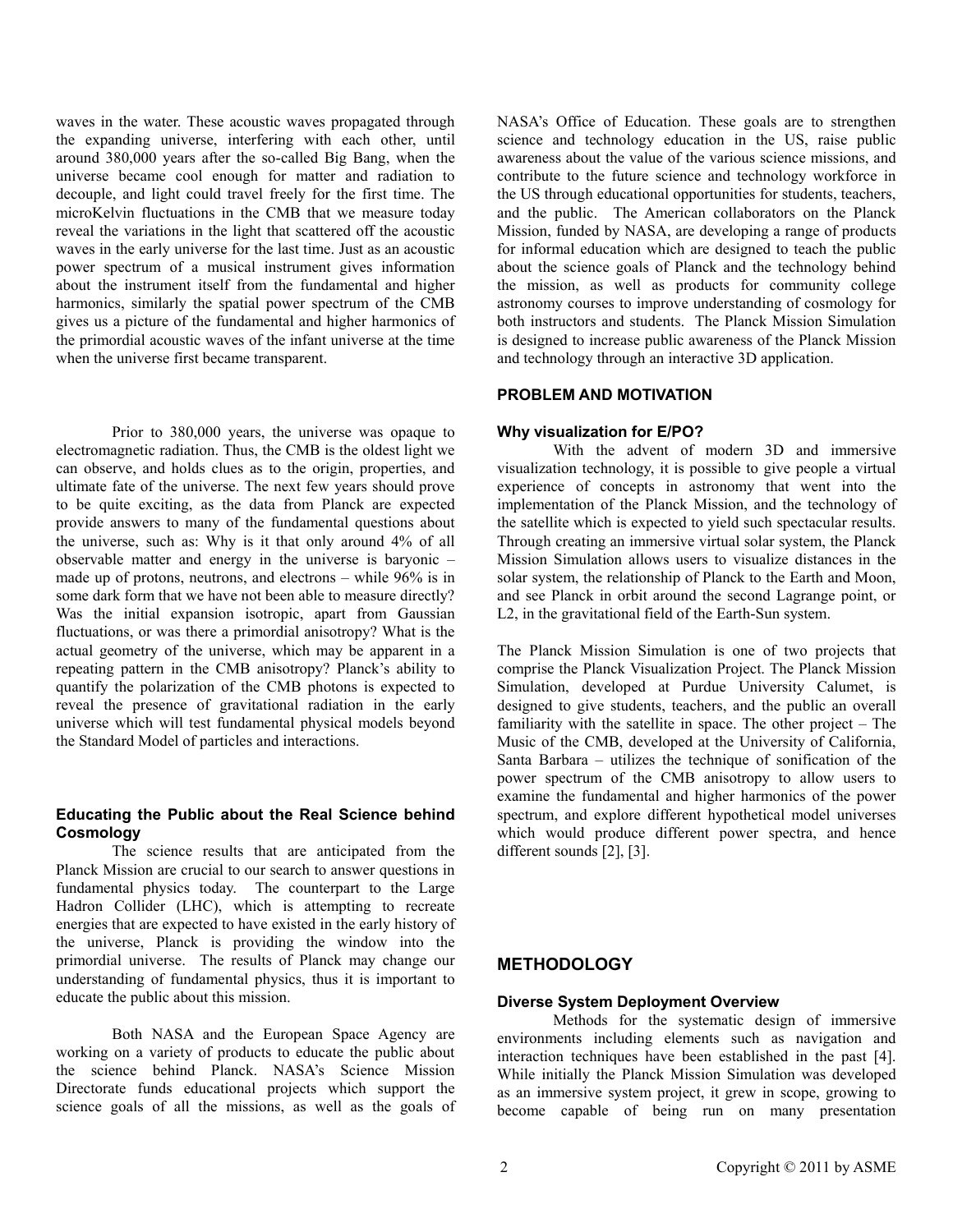configurations; each deployment tailored to a specific system and platform. The process by which the Planck application became so diverse was a combination of coincidence and planning. From the onset of the project, the Planck Mission Simulation program has had the capability to run on multiple operating systems: namely, Microsoft Windows and UNIX variants. Only after the conceptual basis of the project itself had matured did the need for a Cross Platform/Multiple Systems (CPMS) application become apparent, and so became a primary project concern.

Initially designed to run on the cross-platform visualization software package VR Juggler [5], the problem of porting to multiple operating systems had already been partially solved even before the issue had become a project goal. At the same time, an unofficial version of the application using the open source GLFW tool library [6] had been implemented to make testing possible outside of a full-scale VR system deployment. The GLFW library was also cross platform; this unofficial GLFW version of the Planck Mission Simulation became the core basis by which the application was deployed on small kiosk and portable systems. As the project progressed, with CPMS functionality in mind, special care was then taken to insure that any new software dependencies (such as image, sound, and video libraries) were capable of running on UNIX variants as well as Microsoft Windows. To simplify the concerns of code portability, all of the Planck Application's fundamental software modules were written in C, which was known to be the most portable low-level programming language.

The Planck Mission Simulation Project has been deployed in two major variants: a phase I and a phase II release. Characteristics of the phase I release included: a mission visualization scenario, pre-recorded demonstrations via control state capture, and a menu system driven by hardware mapped control buttons. In addition to functionality allowing the user to follow along and interact with the Planck satellite during its mission, phase I also implemented features of the solar system to enhance and add additional possible learning components as in previous VR astronomy projects [7, 8]. The phase II release was a near complete redesign of phase I. Important differences included: improved models and navigation for the mission visualization, interactive exploration of satellite instrumentation, direct video/audio capture, expanded stereoscopic vision functions (GLFW based), and soft controls with pop-up panels in lieu of hardware buttons.

#### **Deployment using VR Juggler**

The VR Juggler Suite is a sophisticated software package for the creation of virtual reality systems. As it is the primary package run at the Purdue Calumet CIVS facilities, VR Juggler compatibility became the primary focus of the initial

deployment efforts. The VR Juggler Suite exhibits many desirable qualities; however, it cannot be said that it is without significant problems.

The VR Juggler project has always emphasized that the software suite is cross platform [9]: this is certainly true. Unfortunately, the VR Juggler project has progressed from prebuilt binary releases to a "source code only" model. Experience has shown that significant build dependency requirements combined with poor documentation often means that building the VR Juggler Suite on a new platform could be a significant undertaking. Consequently, it was determined that VR Juggler should only be used on systems where an older pre-built binary release or a valid repository installation package exists. Additionally, configuration of a VR Juggler installation to match the display and control hardware is non-trivial, and further complicated by incomplete and out-dated documentation.

VR Juggler is a software layer: it offers abstraction of cross-platform functions such as display initialization, thread management, audio playback, and access to control devices. The Planck Visualization application made good use of the control and display device abstraction functionality, but avoided use of any of the additional abstraction methods. The reason for this: it was more efficient to incorporate audio and thread management functions on a lower level within the core Planck application code, as any use of a non-standard abstraction function needed to be changed for each additional front-end toolkit.

## **Concerns of Deployment using GLFW**

GLFW is a multi-platform toolkit designed to facilitate development of OpenGL applications [10]. In many respects, it is equivalent to a modern version of the classic Open GL Utility Toolkit (GLUT) developed by Mark J. Kilgard while employed at SGI [11]. In addition to Open GL context management, GLFW provides platform abstraction functions, such as thread management, precision timers, and OpenGL extension loading. Usage of abstraction methods beyond basic display and control management was avoided by the Planck application for the reasons mentioned prior: because of nonstandard functionality issues.

As GLFW is essentially just an OpenGL context management layer, provisions for stereoscopic vision were implemented by manipulating the OpenGL viewing frustum: creating two independent views and shifting/warping these views. To support various stereoscopic viewing technologies, multiple viewports (side-by-side), frame buffer color masks (anaglyph), and stencils (interlaced) were used to complete the stereoscopic illusion. Options for hardware quad-buffered stereo were also included for devices capable of utilizing this mode of operation. As the GLFW deployment was primarily for budget constrained deployments (such as commodity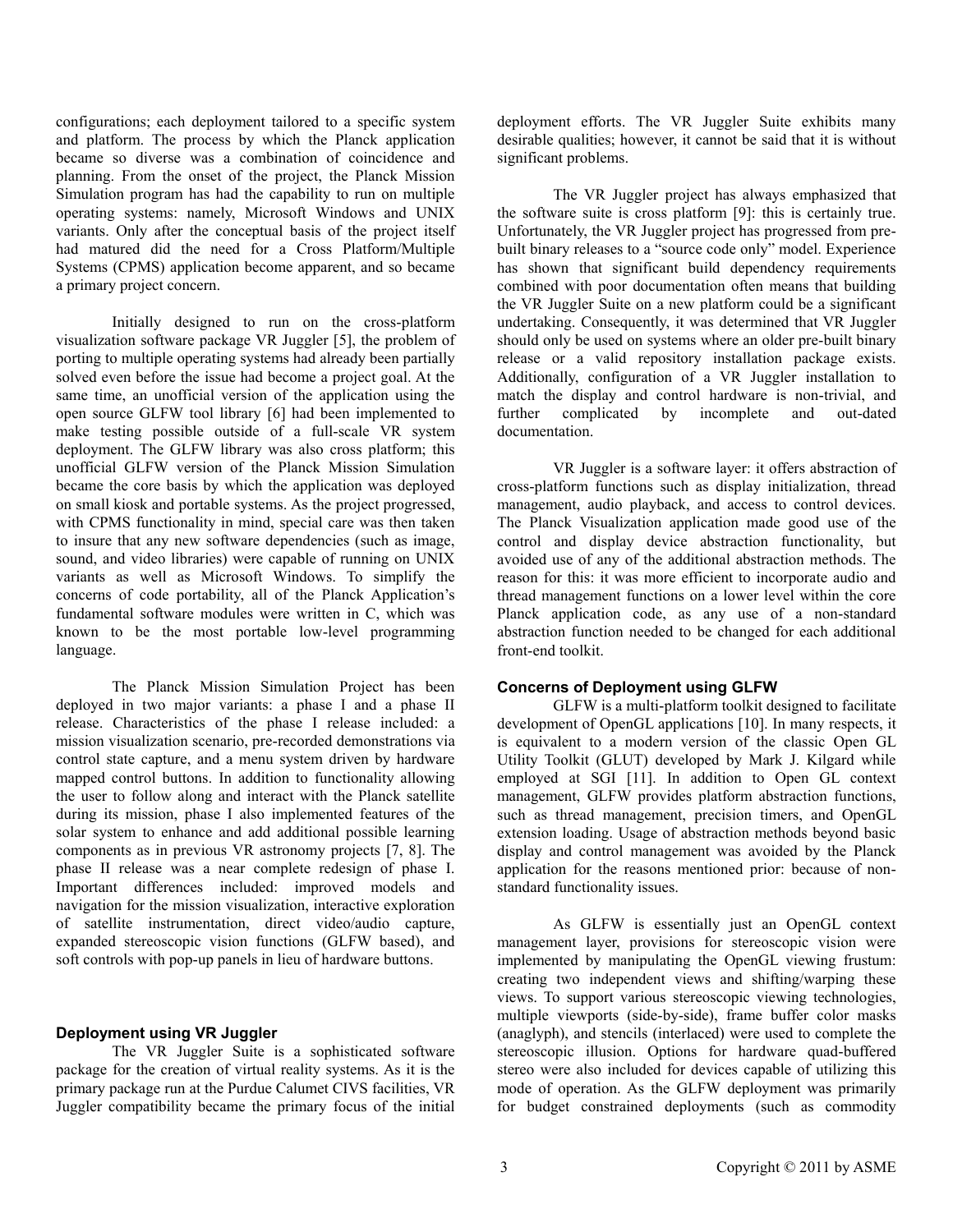| <b>Criteria</b><br>(All Categories)                                                                                                                                                       | Category | <b>Role</b>         | Library/Tool         | <b>Comments</b>                                                                                                | <b>Used</b> |
|-------------------------------------------------------------------------------------------------------------------------------------------------------------------------------------------|----------|---------------------|----------------------|----------------------------------------------------------------------------------------------------------------|-------------|
| Must be free of<br>charge.<br>Must be readily<br>available and/or<br>easily built on target<br>platforms.<br>As dynamic library:<br>undecorated function<br>names (C-style<br>interface). | Graphics | System<br>Interface | VR Juggler<br>[5]    | Prerequisite, not evaluated<br>against criteria list.                                                          | Yes         |
|                                                                                                                                                                                           |          | System<br>Interface | <b>GLFW</b> [5]      | Preferred for its similarity to the<br>GLUT [8] API.                                                           | Yes         |
|                                                                                                                                                                                           | Audio    | System<br>Interface | Open AL [12]         | No other libraries considered.                                                                                 | Yes         |
|                                                                                                                                                                                           |          | Codec               | Ogg Vorbis<br>$[13]$ | Initial compressed format used.                                                                                | Yes         |
|                                                                                                                                                                                           |          | Codec               | Mpg123 [14]          | Preferred compressed format<br>(mp3), API similar to Ogg<br>Vorbis [10].                                       | Yes         |
| Must be<br>documented.<br>Professionalism in<br>implementation.                                                                                                                           |          | Codec               | FFmpeg [15]          | Significant external<br>dependencies, violates<br>compactness criteria.                                        | <b>No</b>   |
|                                                                                                                                                                                           | Image    | Decompressio<br>n   | FreeImage<br>$[16]$  | Superior ratings in all criteria<br>categories.                                                                | Yes         |
| Focus/compactness:<br>should not include<br>features which are<br>unneeded or<br>unrelated to primary<br>role.                                                                            |          | Decompressio<br>n   | DevlL [17]           | Library name unsuitable for<br>funded/publically released<br>project.                                          | No          |
|                                                                                                                                                                                           | Video    | Encoder             | <b>Revel</b> [18]    | Simplified Xvidcore [16]<br>interface; minor modifications<br>necessary for recompilation.                     | Yes         |
|                                                                                                                                                                                           |          | Encoder             | Xvidcore [19]        | Direct usage of library<br>somewhat complicated; would<br>require re-implementation of<br>Revel [15] features. | Yes         |
|                                                                                                                                                                                           | Font     | Renderer            | GLF [20]             | Primary font renderer for<br>Phase I only. Limited font<br>selection; poor small point size<br>appearance.     | Yes         |
|                                                                                                                                                                                           |          | Renderer            | FreeType2<br>$[21]$  | Excellent library, simpler<br>solution found.                                                                  | No          |
|                                                                                                                                                                                           |          | Processor           | BMFont [22]          | TrueType font to texture<br>image/definition conversion<br>tool. Excellent bitmap font<br>solution.            | Yes         |

## **Table 1: EVALUATION OF THIRD PARTY LIBRARIES AND TOOLS FOR USE IN THE SIMULATION.**

workstation based kiosks), no provision for head tracking devices was implemented.

Unlike the VR Juggler deployment, no sophisticated control device was presupposed. Control of the application was typically accomplished using a standard desktop mouse and keyboard; this is not to say that other control devices could not

be accommodated (indeed, a game controller device was used successfully in a deployment).Use of a keyboard/mouse control arrangement proved to the correct choice for the GLFW based deployment: it was the often the only factor reliably consistent amongst the deployment platforms.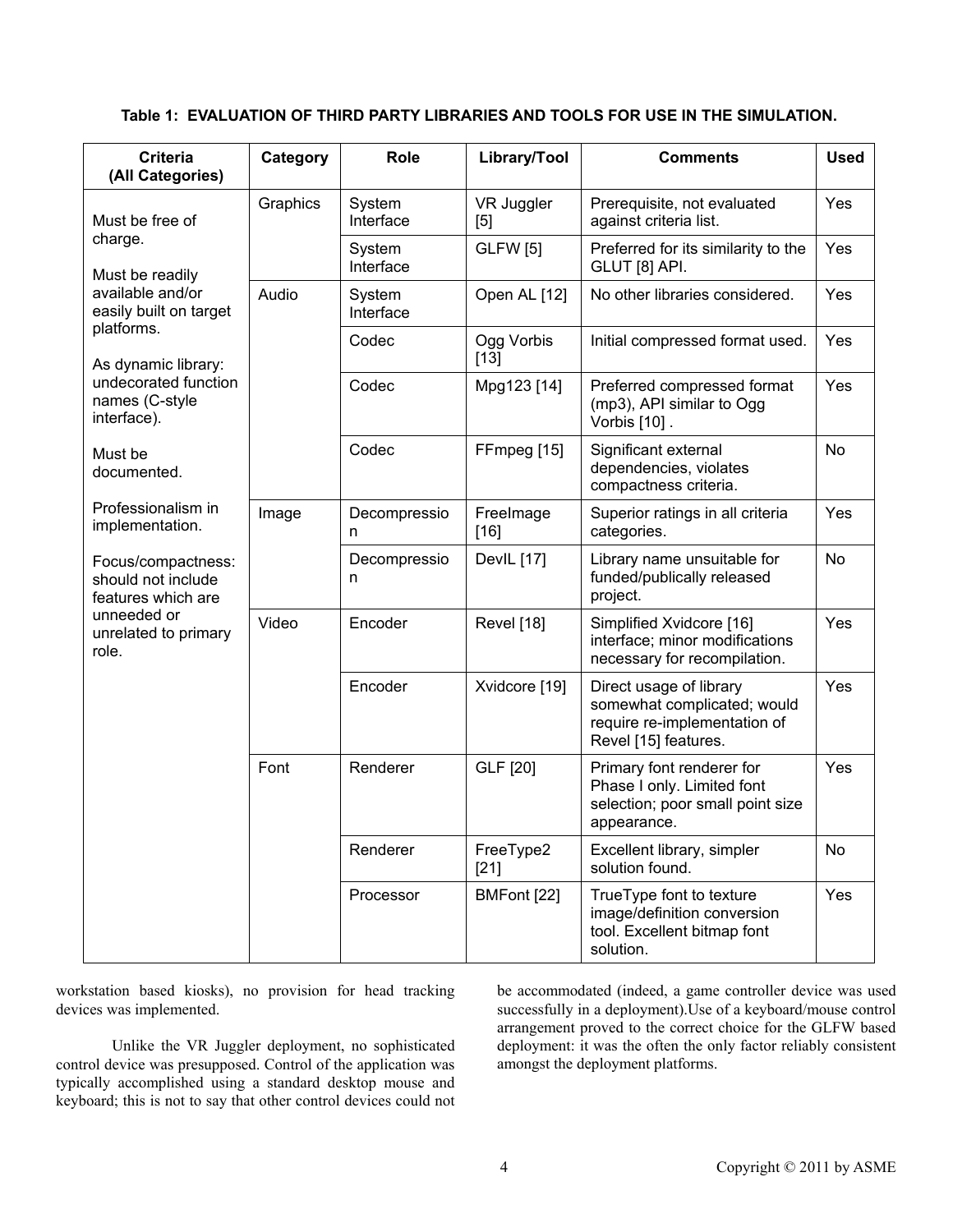

**Figure 1: ISOLATION OF LIBRARY DEPENDENCIES THROUGH USE OF DYNAMIC LOADING.**

## **Porting to Different Operating Systems**

There are numerous pitfalls associated with porting code to differing operating systems: writing code which using standard libraries eliminates many of these issues. However, a number of important programming functions differ amongst operating systems; namely, dynamic library loading, thread/process management, and timing functions. Additionally, any non-standard libraries chosen for usage must be capable of being built on the operating system of interest.

The Planck Mission Simulation makes extensive use of pure runtime library loading. To accommodate operating system differences, conditional compilation with abstraction functions were used to map the correct function calls (e.g. for

POSIX: *dlopen*, *dlclose*, *dlsym*; on Windows: *LoadLibrary*, *GetProcessAddress*, *FreeLibrary*). Dynamic library loading enabled the Planck application to shed unavailable functionality gracefully, yet still operate in a meaningful way. For instance, if the audio library (Open AL [12]) was not available on a system, a dynamic linkage using a static export library would cause the application to fail on a system level. However, since pure dynamic loading was used, the absence of the library could be handled in the program code, and the audio functionality disabled without a general failure. Figure 1 depicts the isolation of library dependencies from core application functionality. The ability to selectively shed libraries dramatically decreased the time needed to deploy to a new system, though such a system would run with reduced program functionality. Related to this, Open GL extensions were loaded by using a method abstracted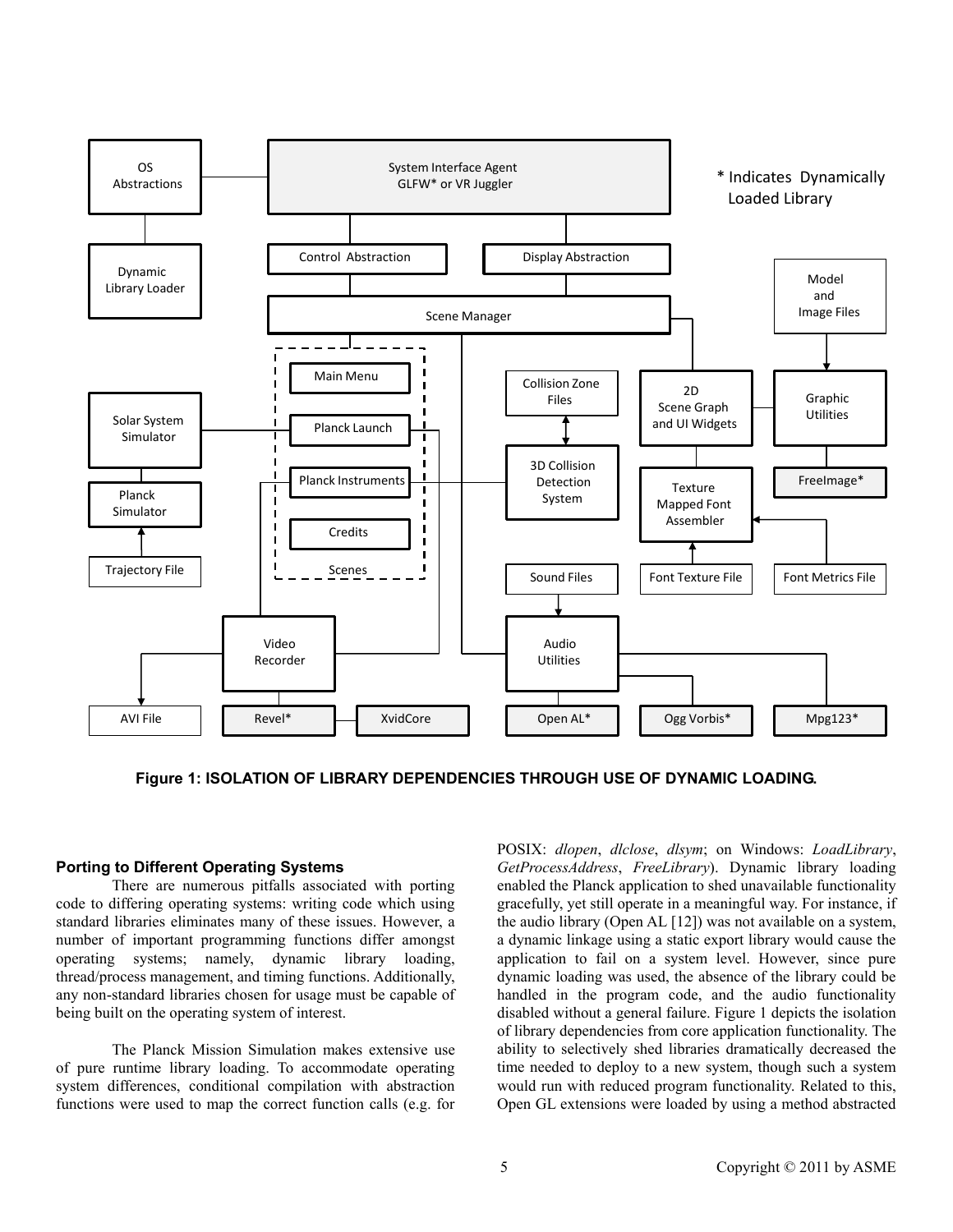

**BEING USED WITHIN THE APPLICATION.**

|                                                                          | <b>Solut Encuider Progenties</b>                                            | Use ALidio             |  |
|--------------------------------------------------------------------------|-----------------------------------------------------------------------------|------------------------|--|
| Width:<br>Height:<br>FPS:<br>Guality.<br>Using Author:<br>Times<br>Filet | 800<br>600<br>26<br>Detault(Fast)<br>Fes.<br>6.2<br>lounch2.14_03.51.58.ovt | Stort                  |  |
|                                                                          | Quality/Speed                                                               | fow Pouse              |  |
| ×                                                                        | Friamaw Por Second<br>Mr. Service                                           | ×<br>Done              |  |
| <b>Service</b>                                                           | Height Scoting                                                              | <b>None</b><br>$-9$ ep |  |
| HC                                                                       | Width Scoling                                                               | <b>THO FIRE</b>        |  |

Figure 2: ACTIVE ZONE DESIGN TOOL PANEL Figure 3: VIDEO/AUDIO CAPTURE CONTROL MENU.

for each platform (i.e. *glXGetProcAddressARB* versus *wglGetProcAddress*).

Also using conditional compilation and abstraction were the thread management functions; appropriate POSIX and Microsoft Windows routines were called to start and stop the all worker threads. The video recording portion of the Planck application employed a background thread for compressing and encoding video and audio into a standard Audio Video Interleave (AVI) file using Xvid [16] compression. Further, all audio effects (background music, etc.) were played using Open AL [9] streamed buffers maintained by worker threads. The advantage of thread-based streamed audio was two-fold: no apparent file load time lags, and dramatically reduced memory usage. Assuredly, concurrent programming utilizing threads improved overall program performance substantially; however, programming complexity increased in a non-trivial way due to provisions for thread resource release—especially in the case of unexpected user-induced program termination.

The intricacies of employing third-party libraries on various operating systems are perhaps the single greatest frustration in creating non-trivial applications. Table 1 presents criteria and choices made in library selection for the project. Where viable, it was found expedient to implement the desired functionality within the Planck application rather than rely on a third-party source. File loaders for simple uncompressed image and audio formats were directly incorporated into the Planck application code, with additional options for compressed formats (e.g. MPEG3 audio, JPEG textures) available if the required library was found on the system. By simply replacing crucial image and audio data with uncompressed equivalents, rapid deployment on a platform for which the compression libraries had not yet been built was possible. Additionally, the Planck application employed a built-in Wavefront OBJ model file format loader [23]: this ensured that models could be loaded and displayed for all systems which the application could itself be compiled on.

## **User Interface Design**

Phase I of the Planck Mission Visualization incorporated button mapping of hardware devices (IS-900 wand, keyboard, and joystick) in conjunction with a screen cursor to facilitate user interactions [24]. This proved somewhat problematic, as the button mappings were numerous and somewhat complex. Based on user reactions, the Phase II release of the project refined the control interface to consist primarily of pop-up menus with labeled soft buttons. Not only did this facilitate greater system portability though reduced hardware requirements, it advertised functionality to the user. As nearly all program functionality is discoverable via navigation of the menus structure, users became aware of program options which had previously been overlooked. To facilitate ease of use, the control interface utilized item focus highlighting and sticky value detents on sliding controls for common value configurations.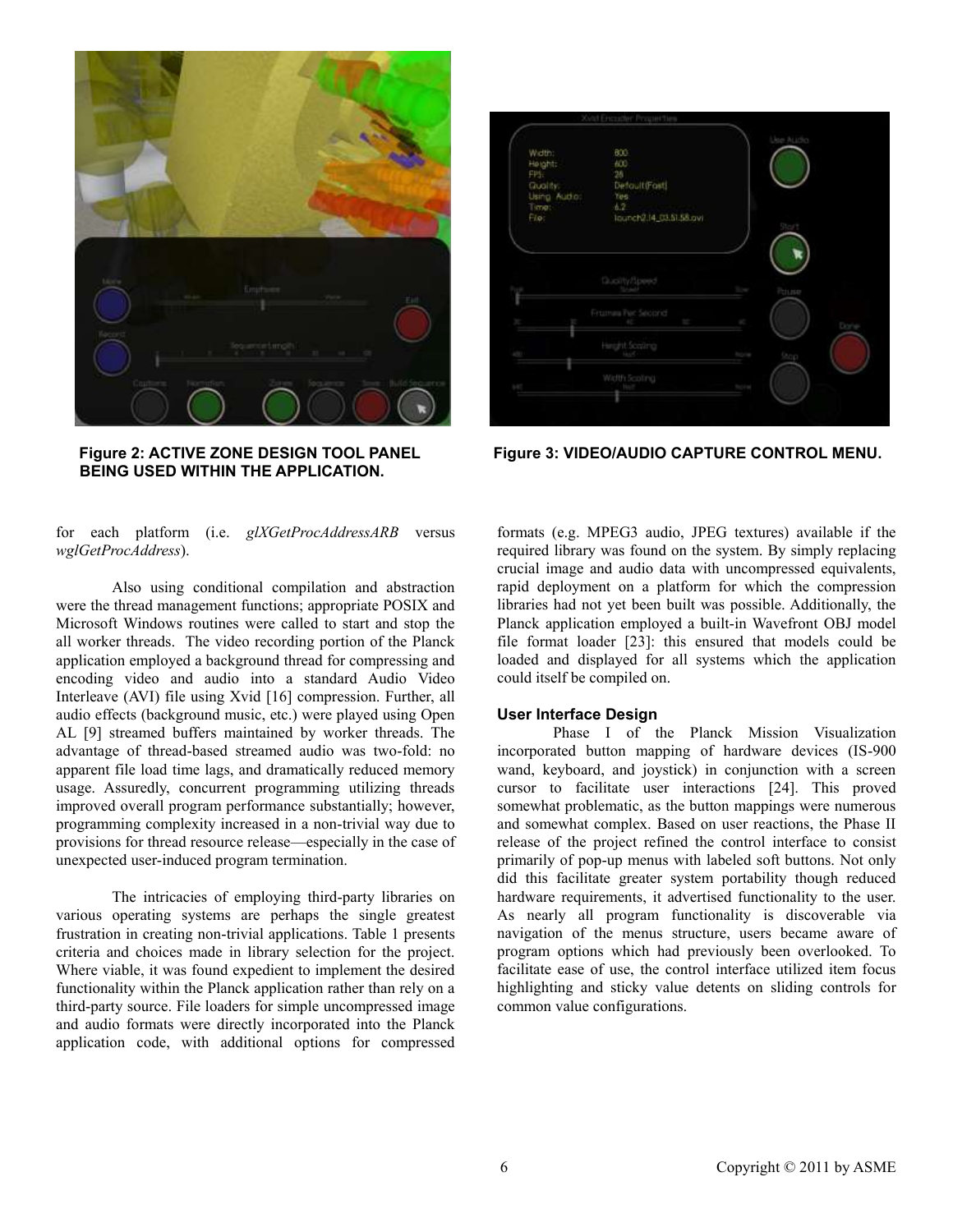| <b>System</b>                       | <b>Operating System</b>         | <b>Hardware</b><br>Capabilitie<br>s | <b>Application</b><br><b>Versions</b> | 3D<br><b>Technology</b>               | <b>Notes</b>                                   |
|-------------------------------------|---------------------------------|-------------------------------------|---------------------------------------|---------------------------------------|------------------------------------------------|
| Two-screen VR<br>system             | Windows XP,<br>Fedora, Windows7 | High end<br>workstation             | Phase I, II                           | <b>Infitec</b><br>Passive             | IS900 tracker, VR<br>Juggler                   |
| Large-scale<br>dome system          | Ubuntu                          | High end<br>workstation             | Phase I                               | Active<br><b>Stereo</b>               | GLFW, hardware<br>mode; joystick controls      |
| Hyundai 3D<br>monitor               | <b>Windows Vista</b>            | Moderate                            | Phase I, II                           | Circular<br>Polarization,<br>Passive  | GLFW, interlaced<br>mode                       |
| Generic Intel<br>Laptop             | Windows XP                      | Low end                             | Phase I                               | Anaglyph                              | GLFW, anaglyph<br>mode. Low frame rate         |
| Aging Desktop                       | FreeBSD                         | Low end                             | Phase I                               | <b>None</b>                           | <b>GLFW</b>                                    |
| Portable<br>Visualization<br>System | Windows7                        | High end<br>Workstation             | Phase II                              | Circular<br>polarization<br>modulator | IS900 tracker, VR<br>Juggler                   |
| Windows7<br>Mac Mini                |                                 | Moderate                            | Phase I.II                            | Anaglyph                              | Small form factor<br>system                    |
| Desktop                             | Wine (Ubuntu)                   |                                     | Phase II                              | Anaglyph                              | <b>Essentially native</b><br>performance speed |
| Mac Mini                            | Wine (OSX)                      | Moderate                            | Phase I                               | <b>None</b>                           | Low frame rate                                 |

**Table 2: SAMPLE OF SYSTEM DEPLOYMENTS**

Some of the new functionality incorporated into Phase II of the project (the interactive instrumentation explorer) required that some means exist to conveniently define active areas of the interactive model. The use of proximity to trigger the display of information has been shown to be effective in certain cases [25]. Proximity triggers were design in Phase II such that as users flew through certain areas within the Planck instrumentation, relevant graphics and information were then displayed. Since the shapes of various instrumentation was typically complex, a method needed to be devised to accurately define the appropriate proximity triggers. As illustrated in Figure 2, the improved menu system was used with great effect to implement a tool panel which allowed creation and reviewing of active areas of the model to be used as proximity triggers. Active areas were defined as connected areas of spherical collision zones laid out by directly navigating the model space. Collision sphere zone size was adjustable from a control on the interface panel. Once an area was effectively mapped, the zone definition could be saved to a text file, where descriptive text could be added along with associations of thumbnail images and narrative sound files.

As Phase II of the project included real-time video and audio capabilities, it was necessary to implement a control

panel interface for the encoder operations. Shown in Figure 3, control buttons and sliders on the panel allowed selection of various recording parameters, including video output size and frame rate. An active text display was also included on the control panel to display video capture status and statistics.

## **ACTUAL SYSTEM DEPLOYMENT RESULTS AND OBSERVATIONS**

As presented in Table 2, the Planck Mission Simulation has been tested and successfully deployed on a wide range of systems. Generally, hardware constraints were found to be the prime limiting factor, although the applications requirements are surprisingly modest. The Phase I release application was verified to run acceptably well at 1024x768 resolution on a machine running FreeBSD having an Intel 1 Ghz Pentium III processor and a Nvidia Geforce MX 420 video card. Phase II is more demanding, but has been run on a Windows XP system with circa 2002 hardware (AthlonXP 2000, Nvidia Geforce4 Ti 4200) at reasonable frame rates. These results are in alignment with the project goals, as low hardware requirements make use of the application accessible to a wider audience.

#### **CONCLUSION AND FUTURE WORK**